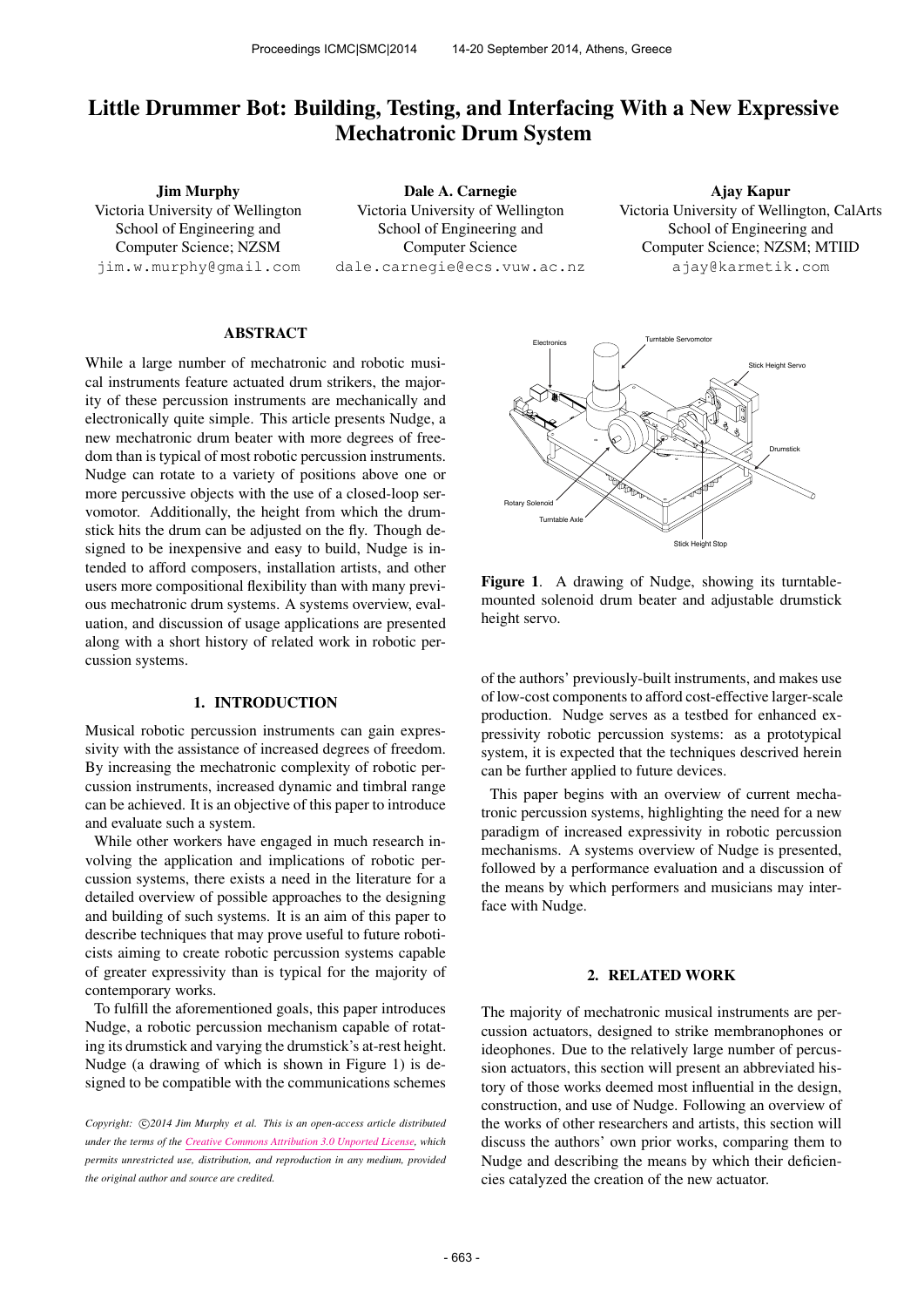#### 2.1 Mechatronic Percussion

As the most widely-built variety of musical robots, many advances in robotic musicianship, robotic ethnomusicology, and musical robotic ensembles largely or exclusively feature percussion instruments. The abundance of robotic percussion instruments is likely due to their potential for simplicity in design and use: unlike chordophones or aerophones, percussive instruments can be built with few moving parts, allowing for workers to focus on compositional rather than engineering goals.

This subsection focuses on three key contemporary applications in which robotic percussion instruments are used: ensembles of robotic instruments, robotics as ethnomusicological tools, and percussion robots as a means of furthering robotic musicianship. Common traits across each of these subdisciplines are examined, and a chronology of each is presented.

#### *2.1.1 Robotic Percussion Ensembles*

Robotic percussion isntruments have long played a key role in many historical and contemporary examples of musical robotic ensembles. Pioneers Trimpin and Godfried-Willem Raes, discussed more extensively in [1] and [2], include percussion instruments in many of their sound sculptures and compositions. The Logos Foundation, for example, features a very large number of automatic drumming instruments in their Man and Machine robot orchestra. Trimpin's sculptural ensembles, of which many can be seen in [3] and [4], often utilize mechatronic drumming apparatus: his works *JackBox* and *Laptop Percussion* (detailed in [3]), for example, use solenoid-actuated drum beaters.

Many recent musical robotic ensembles consist either partially or completely of percussion instruments. As of 2004, Eric Singer's League of Musical Urban Robotics (LEMUR) consisted largely of percussion instruments [5]. According to Singer et al., these instruments "provide composers with an immediacy of feedback, similar to composing on synthesizers. However, as opposed to synthesizers, physical instruments resonate, project and interact with sound spaces in richer, more complex ways. Clearly, they have a more commanding physical presence as well" [5].

Many robotic ensembles formed after Singer's LEMUR also make use of percussion instruments. Ensemble Robot  $<sup>1</sup>$ ,</sup> a performance troup founded by Christine Southworth and Leila Hanson whose first performance was in 2005, extensively use solenoid-based percussion systems. Brightonbased artist Sarah Anglish performs with an array of bellplaying and anthropomorphic robots<sup>2</sup>. Both Felix Thorn, creator of Felix's Machines<sup>3</sup>, and Roger Aixut and associates, founders of the Cabo San Roque experimental instrument collective, use solenoid-based mechatronic instruments in their sculptures and performance devices. A number of these ensembles are further described in [6].



Figure 2. Gamelatron (left) and MahaDeviBot (right).

#### *2.1.2 Musical Robotic Ethnomusicology*

A second recent musical robotic subdiscipline which has made extensive use of percussion instruments is the burgeoning field of robotic ethnomusicology. A primary goal of robotic ethnomusicologists is the preservation of performance practice in non-western music with the aid of musical robots. Co-author Ajay Kapur, for example, uses percussion tools as pedagogical devices in North Indian classical music [7]. His MahaDeviBot, shown in Figure 2, consists of an array of Indian percussion instruments, each struck with solenoid drum beaters.

Robotic ethnomusicology has been applied to Balinese gamelan ensembles by two roboticists operating independently of one another. Tyler Yamin developed the Robotic Reyong, described in [8], as a means of allowing small gamelan ensembles to use a physical Reyong in place of the oft-used Reyong recordings. A second extensive robotic gamelan has been developed by Aaron Taylor Kuffner in association with Eric Singer's LEMUR<sup>4</sup>. Kuffner's Gamelatron (shown in Figure 2) consists of a wide array of Balinese percussion instruments, each solenoid-actuated. One of Kuffner's primary goals in creating the Gamelatron was "to develop ingenious methods to preserve and revive extraordinary gamelan traditions rarely heard or passed on to the new generation."

Other notable robotic ethnomusicologists include Patrick Flanagan and Jason Long. Flanagan, in his Jazari project, uses a large number of mechatronic African percussion instruments<sup>5</sup>. While much of its musical output models contemporary dance music, Jazari has been used to play rhythmically-intricate African works. Jason Long has in 2012 and 2013 built a variety of instruments designed to play mechatronically-augmented traditional Japanese music.

## *2.1.3 Robotic Percussion as a Research Tool*

Rather than create ensembles of percussion instruments or explore non-Western music from an automated-music perspective, some workers use robotic drumming systems as research tools to further what roboticist Gil Weinberg calls robotic musicianship [9]. While both Trimpin and Godfried-Willem Raes have long explored novel means of extending robotic percussion technique, Weinberg has in

<sup>1</sup> http://www.ensemblerobot.com/

<sup>2</sup> http://www.sarahangliss.com/

<sup>3</sup> http://www.felixsmachines.com/

<sup>4</sup> http://www.gamelatron.com/

<sup>5</sup> http://jazarimusic.com/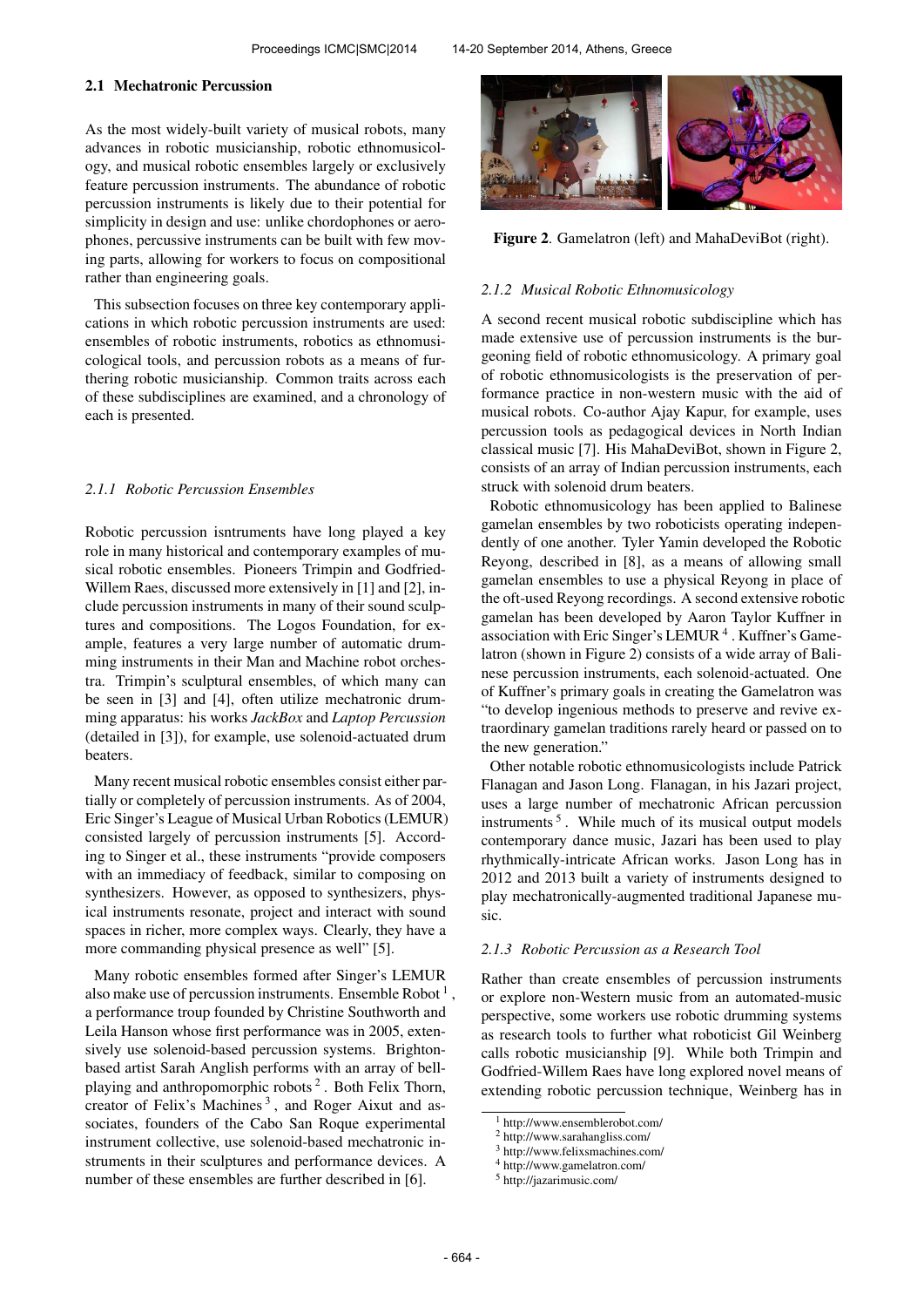recent years contributed much to the field, applying machine listening systems to allow for deep levels of humanrobot interaction. His 2006 work (coauthored with Scott Driscoll) "Toward Robotic Musicianship" [9] introduces a drumming system with added degrees of freedom. Weinberg's algorithms take advantage of his robots' added degrees of freedom, allowing them to extend their expressive range. Such systems are a direct inspiration to Nudge, the work presented in this paper.

Other workers who turn to novel approaches to explore robotic musicianship are the creators of the "Expressive Machines" ensemble <sup>6</sup>, who have developed a snare drum fitted with a large number of beaters, allowing for composers to selectively strike various regions of the drum head. More recently Jun Kato [10] and Alyssa Batula, et al. [11] have explored using novel softward techniques and control systems to allow for simpler and more reliable percussion systems.

## 2.2 KarmetiK Drum Beaters



Figure 3. KarmetiK drum effectors, clockwise from top right: Kapur Finger, DarTron, TrimpTron, KalTron.

While the previous subsection focused largely upon systems built by other researchers and artists, this subsection details the author's (and author's collaborators') existing mechatronic drum beaters. By understanding the advantages and disadvantages of these systems, informed decisions could be made during the design, construction, and use of Nudge. A goal in Nudge's design was to create a simple, low parts-count, and inexpensive mechatronic drum beater, allowing for many such beaters to be assembled and used: the evaluation and study of pre-existing systems allowed for the integration of their features into Nudge.

The drum beaters which contributed to the design and construction of Nudge fall into two categories: linear and rotary-motion beaters, a number of which are shown in Figure 3. Linear motion beaters are built around a linear solenoid actuator. This actuator can be configured to either directly affect the drum of affect the drum through a mechanical linkage. The "Kapur Finger" beater [12], shown in Figure 3, is an example of such direct actuation: upon receipt of a DC voltage, the solenoid's plunger is pulled toward the solenoid's barrel. The barrel is modified to allow an extension to extend below the barrel upon actuation; when deactivated, the extension returns inside the solenoid.

Solenoid beaters such as the Kapur Finger are the simplest actuators used for drumming robots. They lack both highly visible kinetic movement and the ability to interface with existing mallets and drumsticks. To address these problems, many other beaters (such as the KalTron and DarTron, shown in Figure 3 and described in [8]) use a linear solenoid connected to a crank mechanism. As their output motion is rotary (a drumstick is swung in an arc against a drum), such beaters can be considered to be rotary solenoid actuators. A second type of rotary solenoid actuator utilizes pre-configured rotary solenoids with attached drumsticks. The TrimpTron beater, extensively used on [13] and shown in Figure 3, is an example of such a mechanism.

Due to its simplicity, low parts-count, and potentially low cost, the TrimpTron-style beater is used on Nudge: the rotary solenoid drumstick mechanism is attached to a rotary turntable. Its at-rest height can be adjusted with a servoattached cam. The next section details the design and construction of Nudge.

#### 3. NUDGE: DESIGN AND EVALUATION



Figure 4. Nudge.The turntable DC motor is at left.

Based upon the capabilities and shortcomings of the drum beaters presented in the previous section, Nudge, a new mechatronic drumming system, was designed and built. Where the drumsticks of many of the previously mentioned solenoid drum effectors are constrained about one degree of freedom, Nudge adds an additional degree of freedom perpendicular to the first, as well as the ability to adjust the at-rest height of the drumstick. Such additional degrees of freedom and articulation allow for musical gestures to be

<sup>6</sup> http://expressivemachines.com/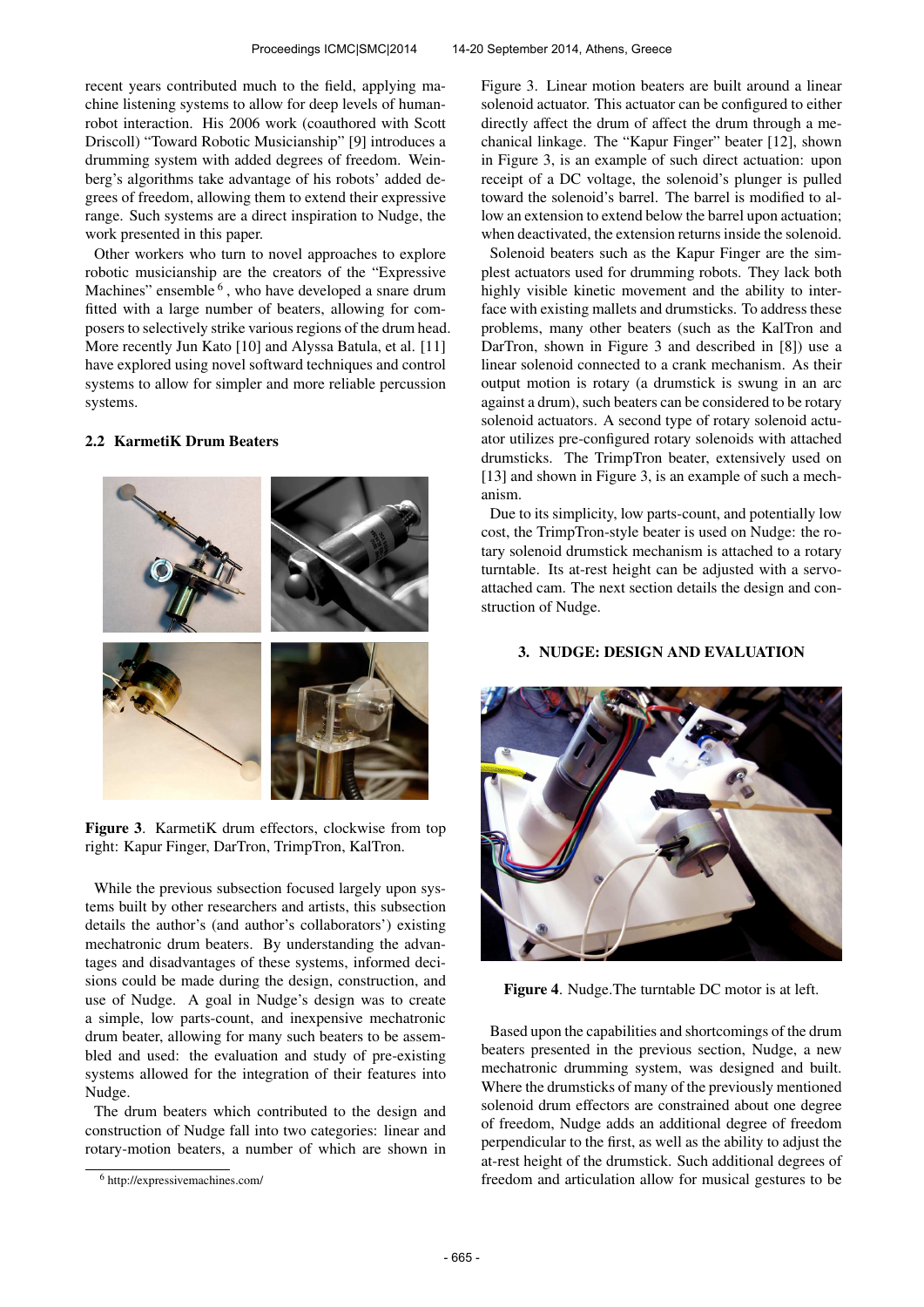created that would be difficult or impossible with simpler systems.

The remainder of this paper focuses on Nudge (pictured in Figure 4). This section provides a systems overview of the mechatron, followed by a description of the mechatronic design and accompanying software. After presenting the system, its performance is evaluated and described.

## 3.1 System Overview

#### *3.1.1 Mechanics and Actuators*

Nudge is a mechatronic drum beater system consisting of a drumstick affixed to a rotary solenoid. The solenoid and drumstick height stop are mounted on a turntable driven by a DC servomotor. These actuator choices were motivated by three factors: actuator speed, ease of implementation, and price. The RC-style servo used to pivot the stick height stop is an inexpensive actuator able to be mounted directly to a chassis with little need for additional hardware. Similarly, the DC servomotor used to pivot Nudge's turntable required few additional components to couple it to the turntable.



Figure 5. Nudge's drumstick's at-rest height being varied by the servo-mounted cam.

A rotary solenoid actuator is used on Nudge based both the above criteria and the authors' experience with the actuators listed above, in Section 2.2; a solenoid was chosen over a DC motor due to the solenoid's potential low cost, low actuation noise, and very simple driver electronics. The solenoid beater assembly on Nudge is similar to a TrimpTron drum beater; the TrimpTron-style configuration is used because of its low parts-count and simplicity: compared to many of the more mechanically-complicated solenoid drum beaters, the TrimpTron is quite minimalistic while remaining a good performer. This simplicity results in a low-cost actuator which is easy to assemble. A more detailed evaluation of the TrimpTron's performance can be found in [13].



Figure 6. A block diagram of Nudge's electronics.

Upon actuation, the solenoid rotates a stick against a percussive surface. The stick is attached to the solenoid's shaft with a 3D-printed ABS plastic clamp; as tested, the drumstick is a 30 cm hardwood dowel. To accommodate different drumstick sizes, different 3D printed clamps may be created. When the solenoid is deactivated, the shaft returns to a home angle with the aid of a spiral return spring.

On the drum beaters discussed in Section 2, the drumsticks rest at a fixed height above the drum head. This at-rest height is greatly responsible for the actuator's characteristics: one whose drumstick rests relatively close to the drum head is capable of quiet playing and fast rolls. Conversely, one whose drumstick rests relatively far from the drum head is capable of more powerful strikes but slow note repetition. The at-rest height of some beaters (such as the KalTron and Kapur Finger) can be human-adjusted in an offline manner, allowing for a mechatronic drum beater to be reconfigured for different musical roles. This adjustability inspired Nudge's online drumstick height stop, which can adjust the drumstick's at-rest height in an onthe-fly manner during performances.

Nudge's drumstick height stop is a cam mounted to the shaft of an RC-style servo. By changing its angle, the drumstick's at-rest position can be adjusted. Figure 5 shows a sequence of images of the drumstick's at-rest height varied according to the cam's angle.

To allow the solenoid, drumstick, and drumstick height stop assemblies to strike in more than one place, they are mounted on a turntable. The turntable is attached via a geartrain to a DC motor. Attached to the motor's shaft is a Hall Effect rotary encoder, allowing for closed-loop control over the turntable's angular displacement to be implemented.

A CAD/CAM workflow was used in the design and construction of Nudge. Nudge was prototyped in the Solid-Works CAD environment and many of its components were laser cut or printed using additive manufacturing techniques. A CAD/CAM workflow was chosen to allow for rapid design iterations and to simplify the construction of multiple units for larger-scale performance and installation use.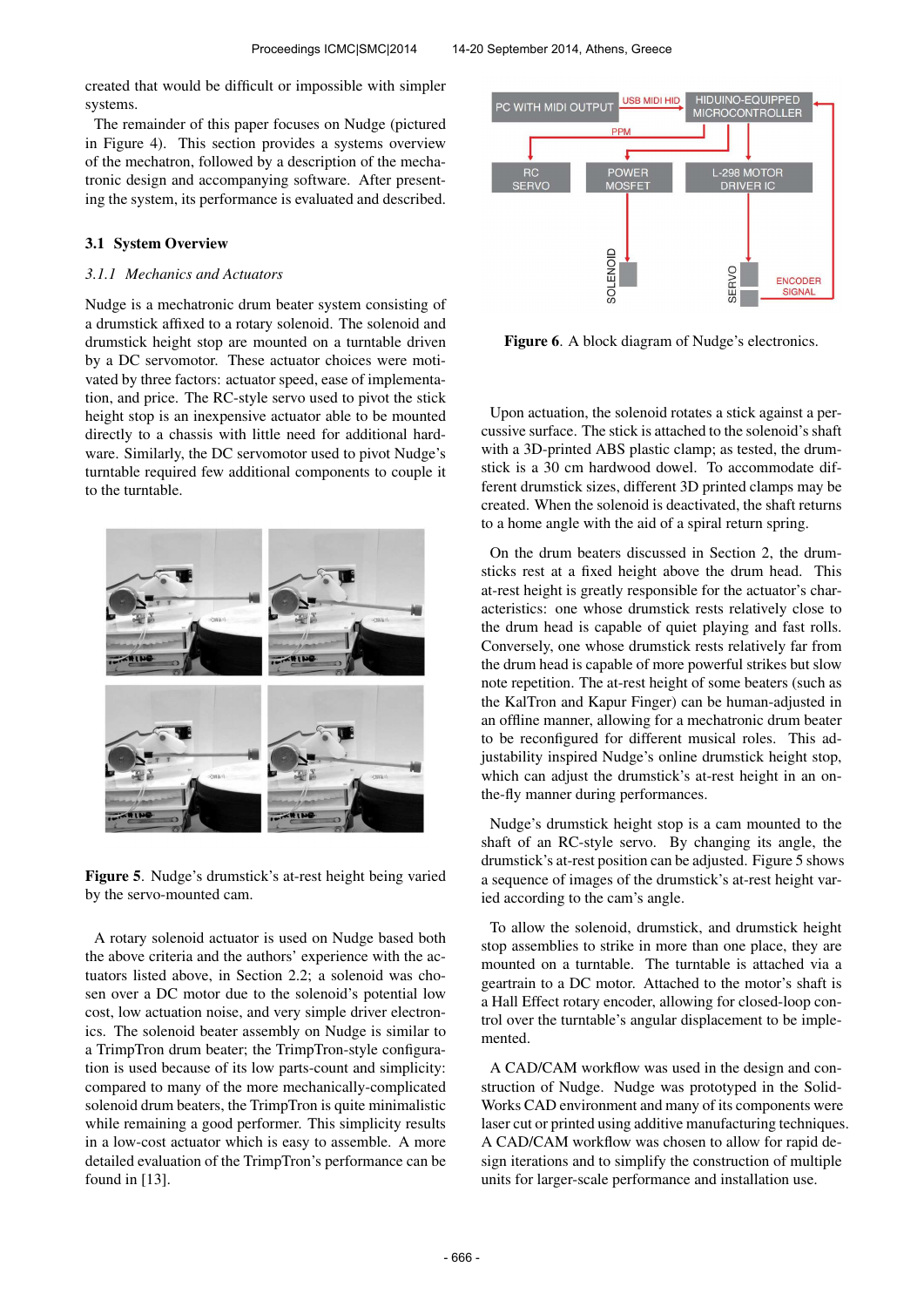#### *3.1.2 Electronics, Software, and Actuator Control*

Nudge's electronics consist of a communications subsystem and an actuator control subsystem. These are implemented using an Arduino Uno microcontroller and accompanying actuator driver integrated circuits. Figure 6 is a block diagram of Nudge's electronics.

| <b>MIDI</b> Message | Action              | <b>Output Range</b> |
|---------------------|---------------------|---------------------|
| <b>NoteOn</b>       | Rotary solenoid on  | $0-255$             |
| <b>NoteOFf</b>      | Rotary solenoid off | NA                  |
| PitchBend           | Rotate turntable    | $0 - 800$           |
| CC 7 (Volume)       | Rotate height stop  | $0 - 23$            |

Table 1. Nudge MIDI messages, their resultant actions, and their mapped output ranges.

Nudge receives and responds to MIDI commands from a host device. The HIDUINO framework is used, allowing for driverless MIDI HID functionality [14]. HIDUINO was chosen instead of a dedicated MIDI hardware interface due to its ease of implementation: if using an AT-MEGA8U2 or ATMEGA16U2-equipped Arduino device, no other electronics are needed for MIDI compatibility. A drawback of this configuration is that creating a bus of multiple Nudge devices is difficult when using HIDUINO: future iterations may include a provision for hardware MIDI connectivity.

In a manner similar to the authors' other HIDUINO-based mechatronic instruments (such as those described in [15]), Nudge's ATMEGA16U2 microcontroller converts the USB MIDI HID messages into serial MIDI messages compatible with the Arduino's primary microcontroller<sup>7</sup>. The Arduino MIDI Library <sup>8</sup> is used on the Arduino's primary microcontroller; its callbacks are employed to allow Nudge to respond to specific incoming MIDI commands by executing command-specific code. Nudge responds to three separate incoming message types: NoteOn, control change, and pitchbend messages. Table 1 lists the specific message types and their output. The values are mapped according to empirically-derived ranges.

To actuate the turntable motor, the Arduino microcontroller interfaces with an L298 integrated motor driver. The turntable motor is a closed-loop device: its rotary encoder is connected to the Arduino microcontroller's external interrupt pins. A PI control scheme is used to direct the turntable to use-specified setpoints: the Arduino PID library <sup>9</sup> was implemented on Nudge's Arduino microcontroller after simpler control schemes were empirically found to be unstable or susceptible to relatively large amounts of steady state error. Nudge's P and I gains are 0.9 and 0.1 respectively, and are tuned to the system.

The PID controller's setpoint is derived from a reducedreange version of an incoming MIDI pitchbend command: the command is mapped to a range reachable by Nudge's



Figure 7. A program flow diagram of Nudge's firmware.

turntable. The turntable's position is zeroed at startup by moving the turntable counterclockwise until a limit switch is tripped (a process illustrated in Figure 7). Subsequent mapped pitchbend commands are relative to Nudge's limit switch-defined home position.

The drumstick height servo contains its own electronics and is controlled by a variable duty cycle waveform generated by the Arduino's pulse width modulation (PWM) output. The Arduino Servo Library is used, as it provides an easy-to-customize interface with the low-level PWM generation on the microcontroller.

The microcontroller actuates the rotary solenoid by switching an FDB7030BL power MOSFET with a low-current PWM signal. The solenoid and turntable DC motor are both powered by a 12 V DC power supply. Nudge's power supply is capable of providing the maximum of 24 W required in use cases wherein all actuators are powered.

#### 3.2 System Evaluation

To gain an understanding of Nudge's performance, a series of evaluations of the system were performed. This subsection details the evaluations; the findings presented here will not only demonstrate the characteristics of Nudge but will also provide future users with an awareness of its behavior, allowing them to compose music in a manner that takes advantage of its capabilities.

In this subsection, three tests are performed, each one focusing on a different subsystem of Nudge. Turntable rotation rate, solenoid actuation rate, and solenoid latency at varying drumstick height stop positions are measured. These metrics are deemed important, as they directly affect the musical output of Nudge.

#### *3.2.1 Nudge Turntable Rotation Rate*

An understanding of the rate of rotation of Nudge's turntable is useful in composing music to its advantage. The rotation rate is due in part to its hardware and in part to the PI control scheme implemented in Nudge's microcontroller firmware.

Figure 8 shows the DC servomotor's encoder output in relation to elapsed time. The graph illustrates the encoder's response to a series of instructions to move from encoder

<sup>7</sup> For a detailed explanation of AVR-based Arduino systems using the ATMEGA8U2 or ATMEGA16U2 controller as a USB interface, see http://arduino.cc/en/main/arduinoBoardUno

<sup>8</sup> http://playground.arduino.cc/Main/MIDILibrary

<sup>9</sup> http://playground.arduino.cc/Code/PIDLibrary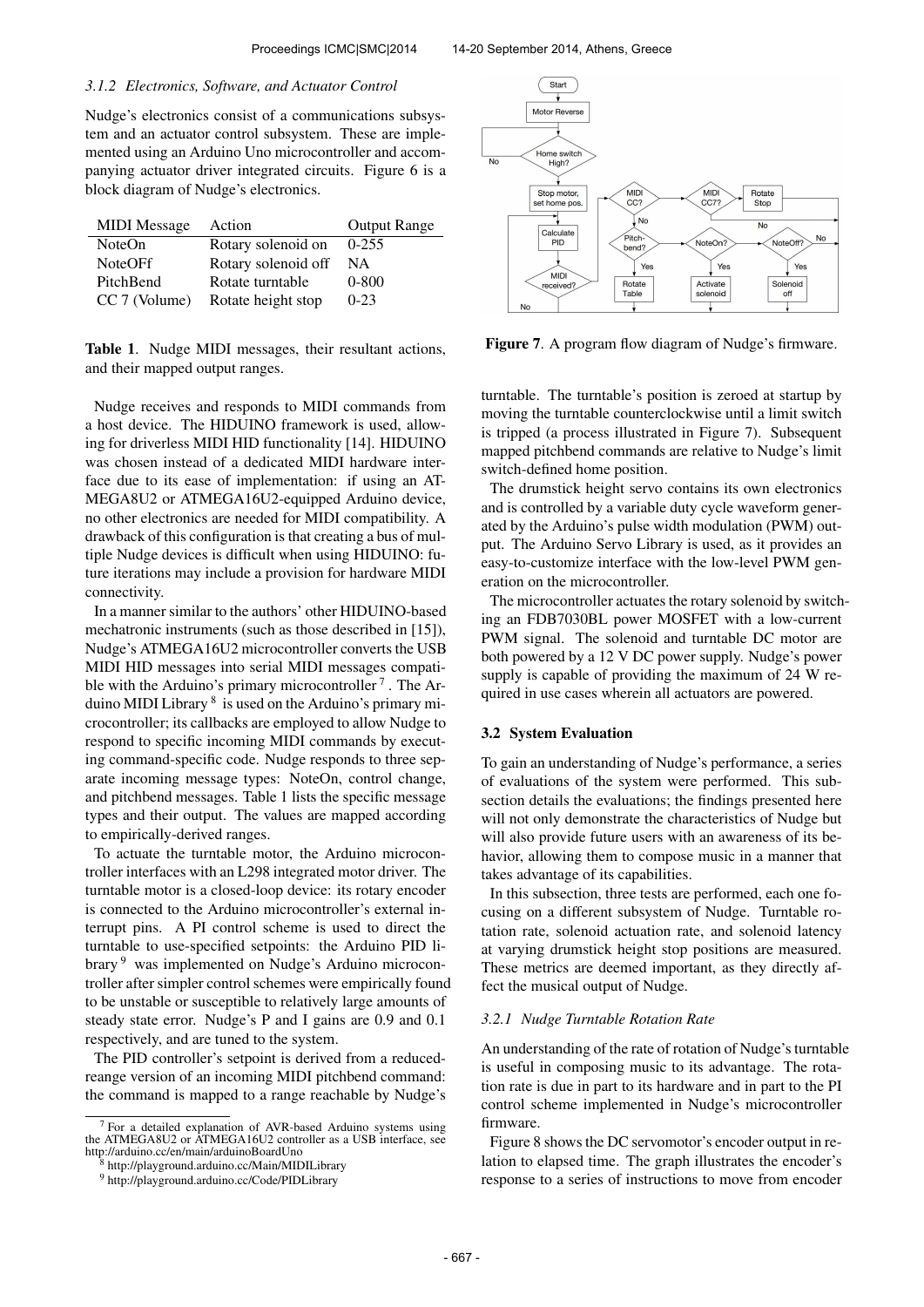

Figure 8. Nudge's encoder output as the turntable was instructed to move through a 90 degree arc.

position 100 to 600 (an angle of 90 degrees). A degree of overshoot is observed, along with a protracted settling time. For Nudge, the overshoot is deemed acceptable, as it emerges in response to an increased gain factor on the system's proportional controller. This greater gain factor allow for rapid responses to setpoint change, a factor deemed more important in Nudge than a small amount of overshoot.

An advantage of the PI control scheme is that alternative gain factors can be implemented if the user prefers a different response from the system. Additionally, gain factors can be quickly adjusted if drumsticks are exchanged, changing the turntable's response.

## *3.2.2 Nudge Actuation Rate*



Figure 9. Nudge's playing rate at varying height stop positions. As the servo rotates clockwise, the drumstick is brought to an at-rest position closer to the drum head. The data points shown are the avergae of three trials; no standard deviation greater than 1 beat per minute was observed for any of the data points.

The rate at which a drum can be struck is a critical compositional factor affecting the manner in which composers may work with a mechatronic drum beater. The drum material, drumstick length, and mallet material affect this metric, and the addition of the adjustable solenoid height stop to Nudge complicates the act of measuring the solenoid's repetition rate.

An actuation rate test for Nudge is conducted first by setting the solenoid height stop servo to an angle and then by instructing Nudge to play increasingly quickly. The fastest point at which the solenoid is able to play discrete notes is recorded. As shown in Figure 9, the addition of the solenoid height stop servo allows for consistent event repetition at rates of up to 1357 beats per minute. The nonlinearity shown in Figure 9 is likely due to two main factors: firstly, the solenoid's response behaves in a nonlinear manner as the plunger's displacement relative to the coil changes. Secondly, the drumstick's recoil from impact with the drum head when its at-rest height is close to the drum head allows for it to "roll," springing back from the drum head back to its at-rest position. This effect is reduced at higher at-rest heights.

Unlike the nonlinear solenoid responses reported in [13] and [16], the standard deviation across multiple trials is quite small. In spite of its nonlinearity, Nudge behaves in a predictable manner conducive to repeatable musical performances. With higher solenoid stop positions (such as those represented by the rightmost data points in Figure 9), slower, louder drum patterns may be played. This flexibility of note repetition rates (and accompanying strike power) allows composers an added element of expressive control when compared to many of the existent drum beaters discussed above.

#### *3.2.3 Nudge Drum Beater Latency*

|     | MIDI Val. Dist. from Drum (mm) Latency (s) |      |
|-----|--------------------------------------------|------|
| 58  | 73.5                                       | 0.11 |
| 77  | 55                                         | 0.09 |
| 94  | 36                                         | 0.08 |
| 112 | 18.5                                       | 0.06 |
| 127 |                                            | 0.04 |

Table 2. Nudge's latency between MIDI instruction transmission and audio onset at varying distances above the drum head.

The servo-actuated rotary stop changes the drumstick's proximity to the drum head. As the proximity changes, the time between the transmission of an actuation instruction and the stick's impact on the drum head changes. To measure this changing latency, the servo is actuated at varying heights above the drum head. The drum is recorded at a sample rate of 44.1 kHz, and the time between the transmission of the MIDI message and the stick's impact on the drum's head is measured with a microphone placed 5 cm from the drumstick's point of contact with the drum head. The Nudge microcontroller was plugged directly into the MIDI host PC's USB 2.0 port.

The results of this evaluation are shown in Table 2: three recordings were made. The average of the three is shown. In each case, the standard deviation of the averages is smaller than the resolution of the audio analysis tool used.

Nudge's evaluations indicate that it is a system capable of fast, repeatable drum striking sequences at a range of positions on one or multiple drums. The rotation rate is rapid enough to allow for position changes with a typical musical pattern. While potentially powerful, these parameters require fine adjustments to be exploited during a compositional process. Efforts made to streamline this act of interfacing with Nudge are discussed in the next section.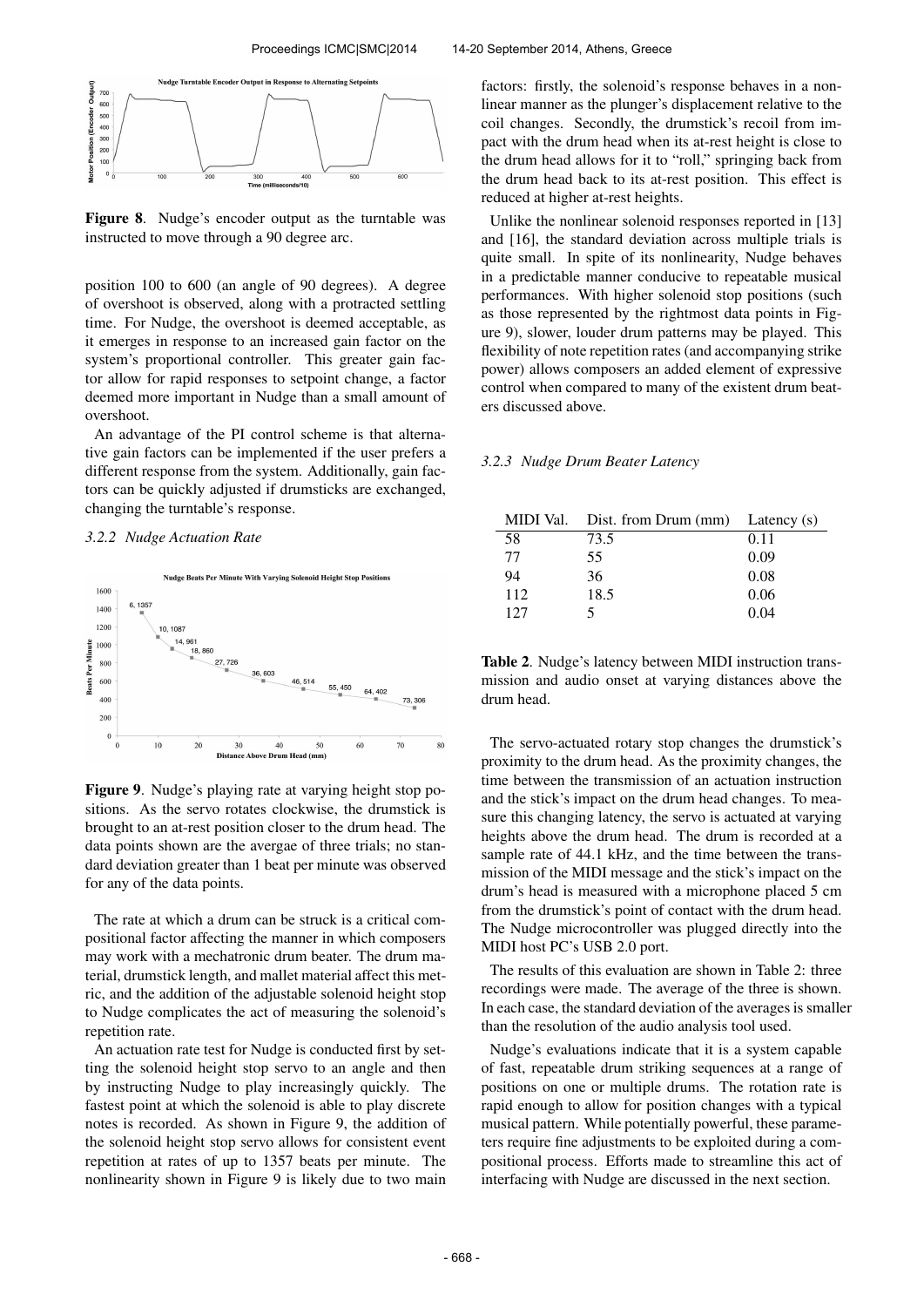

Figure 10. A program flow chart of Nudge's rotation position recall routine.

## 4. INTERFACING WITH NUDGE

Nudge features three actuation modes which must be controlled in a sequence in order to acheive a desired output. It is the goal of the work described in this section to present composers with a means by which they may interface with Nudge, simplifying the act of controlling the device's actuators.

Nudge is designed to be compatible with the authors' other works: it may be connected to a server on a network of musical robots and addressed by numerous clients. The network, dubbed Tangle, allows for clients to address parametrically rich musical robots with simplified commands: each instrument connected to the network can be provided with a custom "subclass" configuration, allowing for the server to output device-specific commands in response to subclass-specified input events. A potential outcome of this subclassing is that complicated sequences of input events can be abstracted into a single message; upon receiving the single message, the server can then automatically execute the complicated sequence of commands.

To demonstrate this functionality, a rotation position recall feature has been implemented on Nudge. With the use of this feature, a user may save preset Nudge rotation positions and recall the saved positions using custom messages. This rotation position recall feature is of interest for three reasons: firstly, it allows for "preset"-style storage of rotation angles deemed musically interesting by a user; secondly, it maps the fine-resolution MIDI pitchbend messages into simplified NoteOn messages, allowing for more rapid programming of rotation sequences; thirdly, it serves as an example of the implementation of a relatively complicated instrument-specific logic within a Tangle subclass.

The rotation position recall program flow is illustrated in Figure 10. Once the Tangle robot network software starts listening for messages from a client, it stores the most recent MIDI pitchbend value intended for Nudge. Upon receipt of a MIDI CC 10 message, the most recently received pitchbend value is stored in a "rotation position preset" array capable of holding up to 64 values. Once the pitchbend value is stored, it can be accessed by the client: to access the preset pitchbend, a MIDI NoteOn command is sent from the client to the server. The rotation position preset pitchbend value at the index position of the NoteOn value is then transmitted to Nudge, which responds by rotating to the desired angle.

#### 5. CONCLUSIONS

Musical robotics research contains many examples of drum systems that use solenoid actuators. Many of these systems are mechatronically simple to the extent that their musical expressivity is greatly restricted. The designing and building of Nudge was undertaken in an effort to address this issue. By describing Nudge's subsystems and presenting performance evaluations, it is hoped that other musical roboticists may draw inspiration from the expressivity demonstrated with Nudge, applying it to their own subsequent works.

## 6. REFERENCES

- [1] G.-W. Raes, "A personal story of music and technologies," *Leonardo Music Journal*, vol. 2, no. 1, pp. 29– 35, 1992.
- [2] T. R. Laura Maes, Godfried-Willem Raes, "The man and machine robot orchestra at logos," *Computer Music Journal*, vol. 35, no. 4, pp. 28–48, 2011.
- [3] A. Focke, *Trimpin: Contraptions for Art and Sound*, 1st ed. Seattle, Washington: Marquand Books, 2011.
- [4] S. Leitman, "Trimpin: An interview," *Computer Music Journal*, vol. 35, no. 4, pp. 12–27, 2011.
- [5] E. Singer, J. Fedderson, C. Redmon, and B. Bowen, "Lemur's musical robots," in *Proceedings of the 2004 Conference on New Interfaces for Musical Expression (NIME)*, Hamamatsu, Japan, 2004.
- [6] J. Murphy, A. Kapur, and D. Carnegie, "Musical robotics in a loudspeaker world: Developments in alternative approaches to localization and spatialization," *Leonardo Music Journal*, vol. 22, no. 1, pp. 41–48, December 2012.
- [7] A. Kapur, *Digitizing North Indian Music: Preservation and Extension using Multimodal SensorSystems, Machine Learning and Robotics*. VDM Verlag, 2008.
- [8] A. Kapur, M. Darling, D. Diakopoulos, J. Murphy, J. Hochenbaum, O. Vallis, and C. Bahn, "The machine orchestra: An ensemble of human laptop performers and robotic musical instruments," *Computer Music Journal*, vol. 35, no. 4, pp. 1–15, 2011.
- [9] G. Weinberg and S. Driscoll, "Toward robotic musicianship," *Computer Music Journal*, vol. 30, no. 4, pp. 28–45, Winter 2006.
- [10] D. S. Jun Kato and T. Igarashi, "Picode: Inline photos representing posture data in source code," in *CHI '13: Proceedings of the SIGCHI conference on Human*